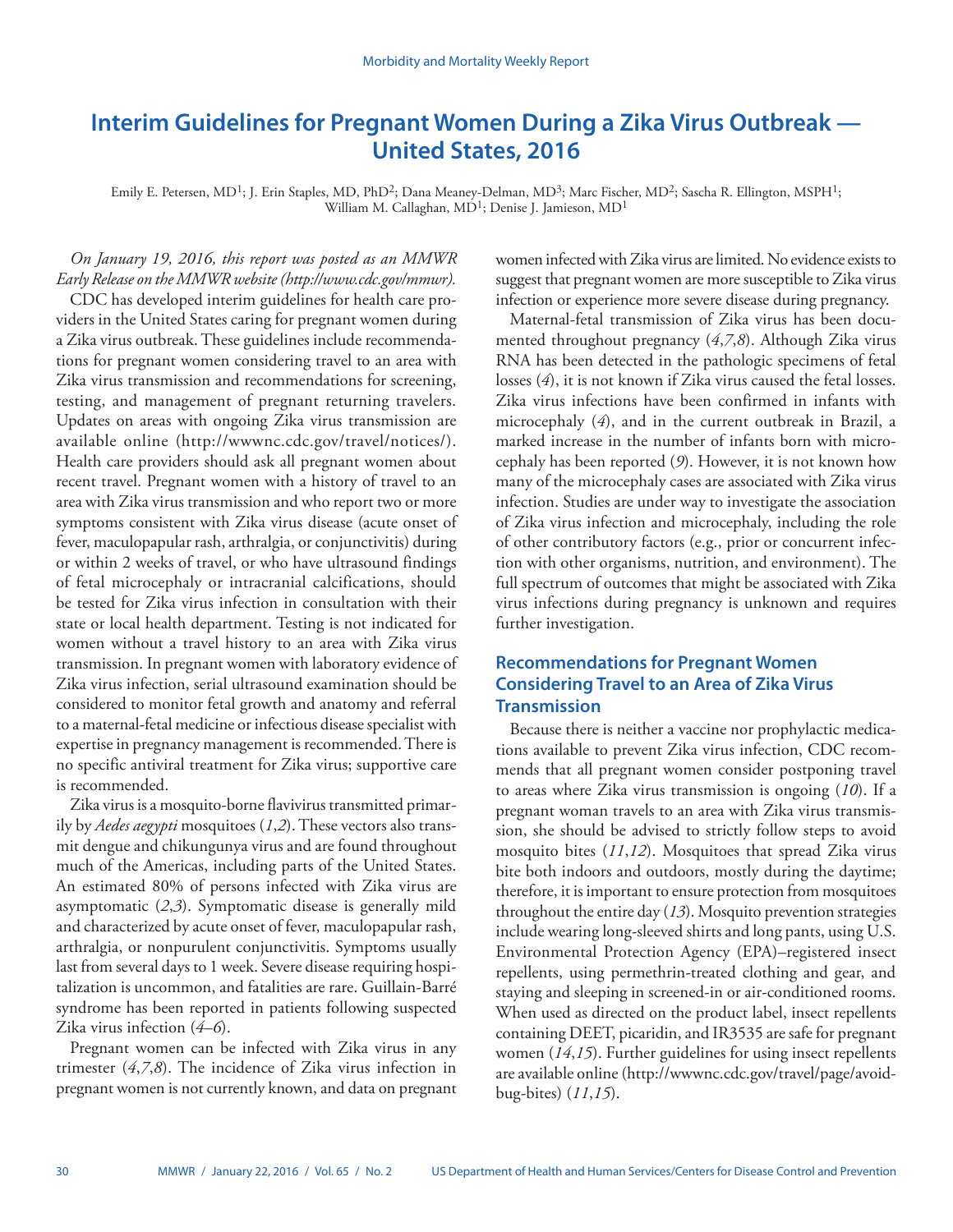### **Recommendations for Pregnant Women with History of Travel to an Area of Zika Virus Transmission**

Health care providers should ask all pregnant women about recent travel. Women who traveled to an area with ongoing Zika virus transmission during pregnancy should be evaluated for Zika virus infection and tested in accordance with CDC Interim Guidance (Figure). Because of the similar geographic distribution and clinical presentation of Zika, dengue, and chikungunya virus infection, patients with symptoms consistent with Zika virus disease should also be evaluated for dengue and chikungunya virus infection, in accordance with existing guidelines (*16*,*17*).

Zika virus testing of maternal serum includes reverse transcription-polymerase chain reaction (RT-PCR) testing for symptomatic patients with onset of symptoms within the previous week. Immunoglobulin M (IgM) and neutralizing antibody testing should be performed on specimens collected ≥4 days after onset of symptoms. Cross-reaction with related flaviviruses (e.g., dengue or yellow fever) is common with antibody testing, and thus it might be difficult to distinguish Zika virus infection from other flavivirus infections. Consultation with state or local health departments might be necessary to assist with interpretation of results (*18*). Testing of asymptomatic pregnant women is not recommended in the absence of fetal microcephaly or intracranial calcifications.

Zika virus RT-PCR testing can be performed on amniotic fluid (*7,9*). Currently, it is unknown how sensitive or specific this test is for congenital infection. Also, it is unknown if a positive result is predictive of a subsequent fetal abnormality, and if so, what proportion of infants born after infection will have abnormalities. Amniocentesis is associated with an overall 0.1% risk of pregnancy loss when performed at less than 24 weeks of

**FIGURE. Interim guidance: testing algorithm\*,†,§ for a pregnant woman with history of travel to an area¶ with Zika virus transmission, with or without clinical illness\*\* consistent with Zika virus disease**



<sup>\*</sup> Availability of Zika virus testing is limited; consult your state or local health department to facilitate testing. Tests include Zika virus reverse transcription–polymerase chain reaction (RT-PCR) and Zika virus immunoglobulin M (IgM) and neutralizing antibodies on serum specimens. Given the overlap of symptoms and endemic areas with other viral illnesses, evaluate for possible dengue or chikungunya virus infection.

\*\* Clinical illness is consistent with Zika virus disease if two or more symptoms (acute onset of fever, maculopapular rash, arthralgia, or conjunctivitis) are present.

 $^{\dagger}$  Laboratory evidence of maternal Zika virus infection: 1) Zika virus RNA detected by RT-PCR in any clinical specimen; or 2) positive Zika virus IgM with confirmatory neutralizing antibody titers that are ≥4-fold higher than dengue virus neutralizing antibody titers in serum. Testing would be considered inconclusive if Zika virus neutralizing antibody titers are <4-fold higher than dengue virus neutralizing antibody titers.

<sup>§</sup> Amniocentesis is not recommended until after 15 weeks of gestation. Amniotic fluid should be tested for Zika virus RNA by RT-PCR.

<sup>¶</sup> Updates on areas with ongoing Zika virus transmission are available online ([http://wwwnc.cdc.gov/travel/notices/\)](http://wwwnc.cdc.gov/travel/notices/).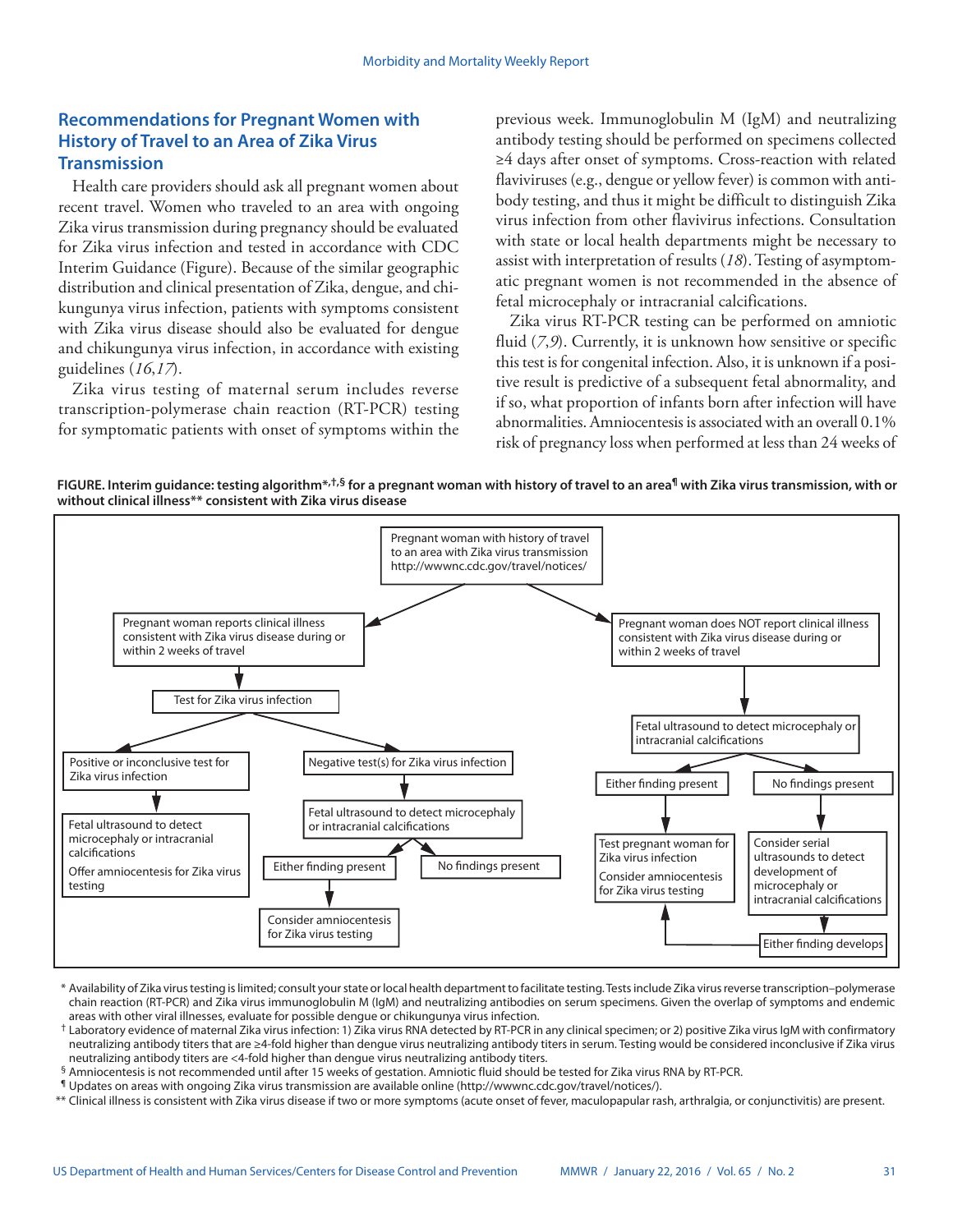gestation (*19*). Amniocentesis performed ≥15 weeks of gestation is associated with lower rates of complications than those performed at earlier gestational ages, and early amniocentesis (≤14 weeks of gestation) is not recommended (*20*). Health care providers should discuss the risks and benefits of amniocentesis with their patients. A positive RT-PCR result on amniotic fluid would be suggestive of intrauterine infection and potentially useful to pregnant women and their health care providers (*20*).

For a live birth with evidence of maternal or fetal Zika virus infection, the following tests are recommended: histopathologic examination of the placenta and umbilical cord; testing of frozen placental tissue and cord tissue for Zika virus RNA; and testing of cord serum for Zika and dengue virus IgM and neutralizing antibodies. CDC is developing guidelines for infants infected by Zika virus. If a pregnancy results in a fetal loss in a woman with history of travel to an area of Zika virus transmission with symptoms consistent with Zika virus disease during or within 2 weeks of travel or findings of fetal microcephaly, Zika virus RT-PCR and immunohistochemical staining should be performed on fetal tissues, including umbilical cord and placenta.

There is no commercially available test for Zika virus. Testing for Zika virus infection is performed at CDC and several state health departments. Health care providers should contact their state or local health department to facilitate testing and for assistance with interpreting results (*4*).

#### **How to Treat Pregnant Women with Diagnoses of Zika Virus Disease**

No specific antiviral treatment is available for Zika virus disease. Treatment is generally supportive and can include rest, fluids, and use of analgesics and antipyretics (*4*). Fever should be treated with acetaminophen (*21*). Although aspirin and other nonsteroidal anti-inflammatory drugs are not typically used in pregnancy, these medications should specifically be avoided until dengue can be ruled out to reduce the risk for hemorrhage (*4*,*9*,*17*).

In pregnant a woman with laboratory evidence of Zika virus in serum or amniotic fluid, serial ultrasounds should be considered to monitor fetal anatomy and growth every 3–4 weeks. Referral to a maternal-fetal medicine or infectious disease specialist with expertise in pregnancy management is recommended.

#### **References**

- 1. Hayes EB. Zika virus outside Africa. Emerg Infect Dis 2009;15:1347–50. <http://dx.doi.org/10.3201/eid1509.090442>.
- 2. CDC. Zika virus. Atlanta, GA: US Department of Health and Human Services, CDC; 2016. [http://www.cdc.gov/zika/index.html](ttp://www.cdc.gov/zika/index.html).
- 3. Duffy MR, Chen TH, Hancock WT, et al. Zika virus outbreak on Yap Island, Federated States of Micronesia. N Engl J Med 2009;360:2536– 43. <http://dx.doi.org/10.1056/NEJMoa0805715>.
- 4. CDC. CDC health advisory: recognizing, managing, and reporting Zika virus infections in travelers returning from Central America, South America, the Caribbean and Mexico. Atlanta, GA: US Department of Health and Human Services, CDC; 2016. [http://emergency.cdc.gov/](http://emergency.cdc.gov/han/han00385.asp) [han/han00385.asp.](http://emergency.cdc.gov/han/han00385.asp)
- 5. Oehler E, Watrin L, Larre P, et al. Zika virus infection complicated by Guillain-Barre syndrome—case report, French Polynesia, December 2013. Euro Surveill 2014;19:4–6. [http://dx.doi.org/10.2807/1560-](http://dx.doi.org/10.2807/1560-7917.ES2014.19.9.20720) [7917.ES2014.19.9.20720.](http://dx.doi.org/10.2807/1560-7917.ES2014.19.9.20720)
- 6. Musso D, Nilles EJ, Cao-Lormeau VM. Rapid spread of emerging Zika virus in the Pacific area. Clin Microbiol Infect 2014;20:O595–6. [http://](http://dx.doi.org/10.1111/1469-0691.12707) [dx.doi.org/10.1111/1469-0691.12707](http://dx.doi.org/10.1111/1469-0691.12707).
- 7. Besnard M, Lastere S, Teissier A, Cao-Lormeau V, Musso D. Evidence of perinatal transmission of Zika virus, French Polynesia, December 2013 and February 2014. Euro Surveill 2014;19:13–6. [http://dx.doi.](http://dx.doi.org/10.2807/1560-7917.ES2014.19.13.20751) [org/10.2807/1560-7917.ES2014.19.13.20751.](http://dx.doi.org/10.2807/1560-7917.ES2014.19.13.20751)
- 8. Oliveira Melo AS, Malinger G, Ximenes R, Szejnfeld PO, Alves Sampaio S, Bispo de Filippis AM. Zika virus intrauterine infection causes fetal brain abnormality and microcephaly: tip of the iceberg? Ultrasound Obstet Gynecol 2016;47:6–7. <http://dx.doi.org/10.1002/uog.15831>.
- 9. European Centre for Disease Prevention and Control. Rapid risk assessment. Zika virus epidemic in the Americas: potential association with microcephaly and Guillain-Barré syndrome. Stockholm, Sweden: European Centre for Disease Prevention and Control; 2015. [http://ecdc.](http://ecdc.europa.eu/en/publications/Publications/zika-virus-americas-association-with-microcephaly-rapid-risk-assessment.pdf) [europa.eu/en/publications/Publications/zika-virus-americas-association](http://ecdc.europa.eu/en/publications/Publications/zika-virus-americas-association-with-microcephaly-rapid-risk-assessment.pdf)[with-microcephaly-rapid-risk-assessment.pdf](http://ecdc.europa.eu/en/publications/Publications/zika-virus-americas-association-with-microcephaly-rapid-risk-assessment.pdf).
- 10. CDC. Travelers' health. CDC issues interim travel guidance related to Zika virus for 14 countries and territories in Central and South America and the Caribbean. Atlanta, GA: US Department of Health and Human Services, CDC; 2016. [http://wwwnc.cdc.gov/travel/notices.](http://wwwnc.cdc.gov/travel/notices)
- 11. CDC. Travelers' health: avoid bug bites. Atlanta, GA: US Department of Health and Human Services, CDC; 2013. [http://wwwnc.cdc.gov/](http://wwwnc.cdc.gov/travel/page/avoid-bug-bites) [travel/page/avoid-bug-bites](http://wwwnc.cdc.gov/travel/page/avoid-bug-bites).
- 12. CDC. Zika virus: prevention. Atlanta, GA: US Department of Health and Human Services, CDC; 2015. [http://www.cdc.gov/zika/prevention/](http://www.cdc.gov/zika/prevention/index.html) [index.html](http://www.cdc.gov/zika/prevention/index.html).
- 13. Schaffner F, Mathis A. Dengue and dengue vectors in the WHO European region: past, present, and scenarios for the future. Lancet Infect Dis 2014;14:1271–80. [http://dx.doi.org/10.1016/S1473-3099\(14\)70834-5.](http://dx.doi.org/10.1016/S1473-3099(14)70834-5)
- 14. CDC. West Nile virus: insect repellent use & safety. Atlanta, GA: US Department of Health and Human Services, CDC; 2015. [http://www.](http://www.cdc.gov/westnile/faq/repellent.html) [cdc.gov/westnile/faq/repellent.html.](http://www.cdc.gov/westnile/faq/repellent.html)
- 15. CDC. Travelers' health: protection against mosquitoes, ticks, & other arthropods. Atlanta, GA: US Department of Health and Human Services, CDC; 2015. [http://wwwnc.cdc.gov/travel/yellowbook/2016/the-pre-travel-consultation/](http://wwwnc.cdc.gov/travel/yellowbook/2016/the-pre-travel-consultation/protection-against-mosquitoes-ticks-other-arthropods) [protection-against-mosquitoes-ticks-other-arthropods.](http://wwwnc.cdc.gov/travel/yellowbook/2016/the-pre-travel-consultation/protection-against-mosquitoes-ticks-other-arthropods)
- 16. CDC. Chikungunya virus: clinical evaluation & disease. Atlanta, GA: US Department of Health and Human Services, CDC; 2015. [http://](http://www.cdc.gov/chikungunya/hc/clinicalevaluation.html) [www.cdc.gov/chikungunya/hc/clinicalevaluation.html](http://www.cdc.gov/chikungunya/hc/clinicalevaluation.html).
- 17. World Health Organization. Dengue: guidelines for diagnosis, treatment, prevention and control. Geneva, Switzerland: World Health Organization; 2009. [http://apps.who.int/iris/bitstream/10665/44188/1/9789241547871\\_eng.pdf.](http://apps.who.int/iris/bitstream/10665/44188/1/9789241547871_eng.pdf)
- 18. CDC. Zika virus. For health care providers: diagnostic testing. Atlanta, GA: US Department of Health and Human Services, CDC; 2015. [http://](http://www.cdc.gov/zika/hc-providers/diagnostic.html) [www.cdc.gov/zika/hc-providers/diagnostic.html](http://www.cdc.gov/zika/hc-providers/diagnostic.html).

<sup>&</sup>lt;sup>1</sup>Division of Reproductive Health, National Center for Chronic Disease Prevention and Health Promotion, CDC; 2Arboviral Diseases Branch, National Center for Emerging and Zoonotic Infectious Diseases, CDC; 3Office of the Director, National Center for Emerging and Zoonotic Infectious Diseases, CDC.

Corresponding author: Denise Jamieson, [djj0@cdc.gov](mailto:djj0@cdc.gov), 770-488-6377.